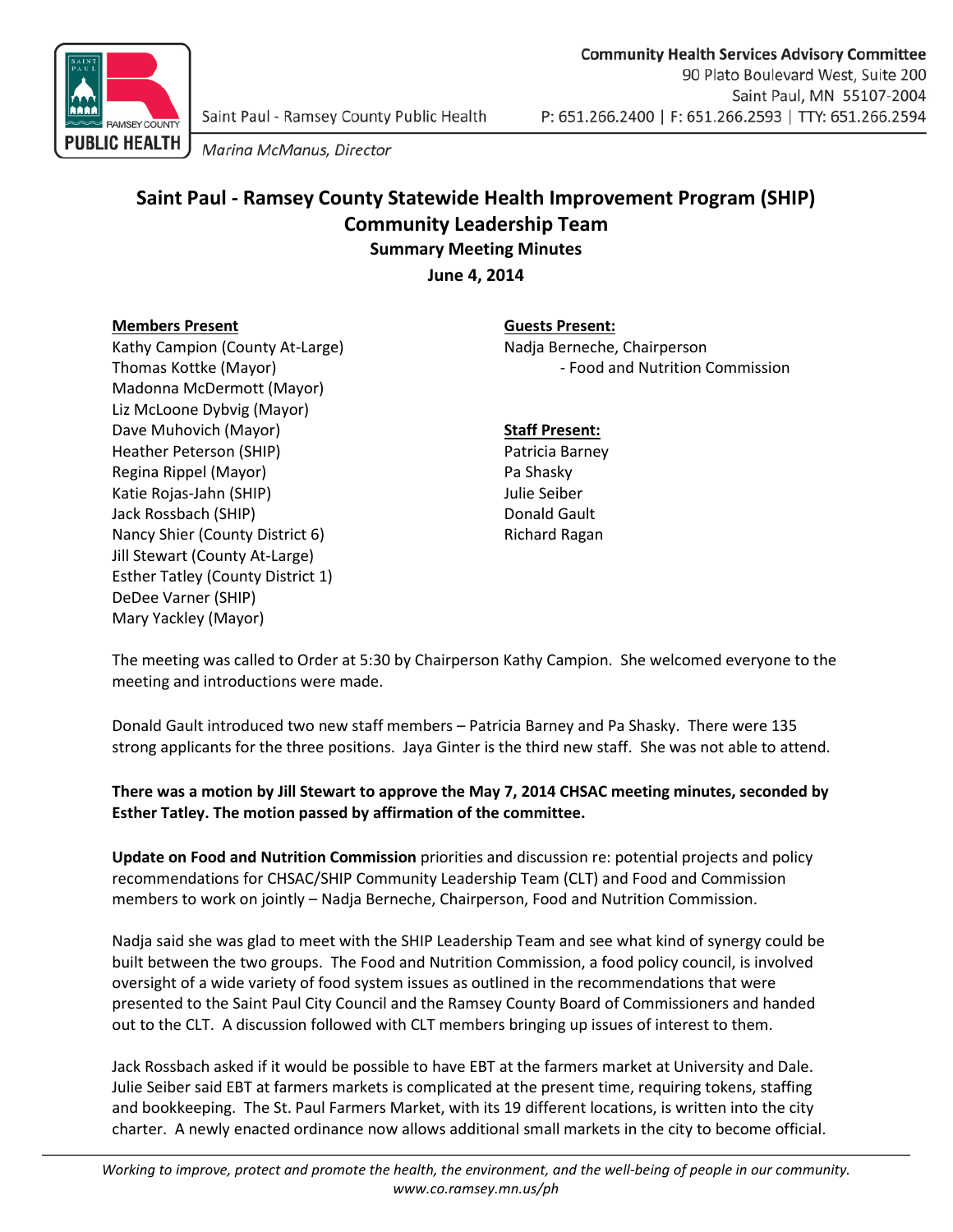There are at least three markets organized by District Councils – Market on the Bluff (Dayton's Bluff), Highland area, and the West Side market. From a farmer's perspective, small markets can be financially challenging. Kathy Campion asked if there is interest in other locations and the answer was yes.

Regina Rippel mentioned she has seen people going from food shelf to food shelf and collecting food, in an unhealthy way, too much food. How do we educate people to eat healthy, both quality and quantity? Nadja said food literacy is a big issue identified by the Commission. There is a lack of knowledge about food preparation, portion size and health eating and the quality of food offered at food shelves. She is looking for a coalition of folks to find creative solutions to problems around food.

Jill Stewart mentioned she had seen a cookbook put together at Arlington High School and their Family and Consumer Science Classes. Traditional recipes are listed and then healthy alternative recipes along side. The cookbook also addresses portion sizes. As an educator, Jill suggests we educate kids how to cook and eat and they will take that information home and influence their families.

David Muhovich said, as someone who is interested in evidence-based policy, he doesn't believe that education can always change behavior. We need to stop subsidizing unhealthy food additives – corn, sugar beets, grain, etc.

Nadja believes that public health's obesity reduction/prevention programs do not resonate with (have an effect on) the majority of people she talks to about food because they use the word obesity which has come to have a negative meaning to the public. The whole body image debate is a problem. We would be better off talking about sugar consumption or heart disease or diabetes prevention. Heather Peterson says that there should be positive messaging like "be well and be active". There needs to be more encouragement.

Donald said we need to create a new normal. SHIP requires us to work on policy, system and environmental change. Julie Seiber has put together a presentation that shows how we got into this situation using data on food and physical activity trends from the 1950's to today. It doesn't blame people but shows how the environment changed around us. Donald said that early violence prevention messages said "there is no place for family violence" to now the message is "initiative for peaceful families". The question is what are we trying to promote…what are we for? Use positive messaging. Help people find the path to health within themselves.

Regina said that public health could push too hard and then we deal with anorexia and other poor eating habits.

## **Update on status of SHIP initiatives, including new SHIP staff, review of implementation to date and priorities for One Time Supplemental Funding.**

The following are some highlights from the SHIP Grant Status Update:

- One Time Supplemental Funding has been awarded in the amount of \$211,327 (10% of total SHIP funding)
- SPRCPH is in the process of developing new partnerships with the Detox facility and Adult Detention Center to improve the nutritional value of food served.
- SPRCPH is working with Children's Museum to provide technical assistance on new Healthy Bodies and Minds display. The Children's Museum is expanding and attendance is expected to almost double. Approximately one-third of visitor's take advantage of reduced admission for low income families, so the Museum reaches a diverse audience.